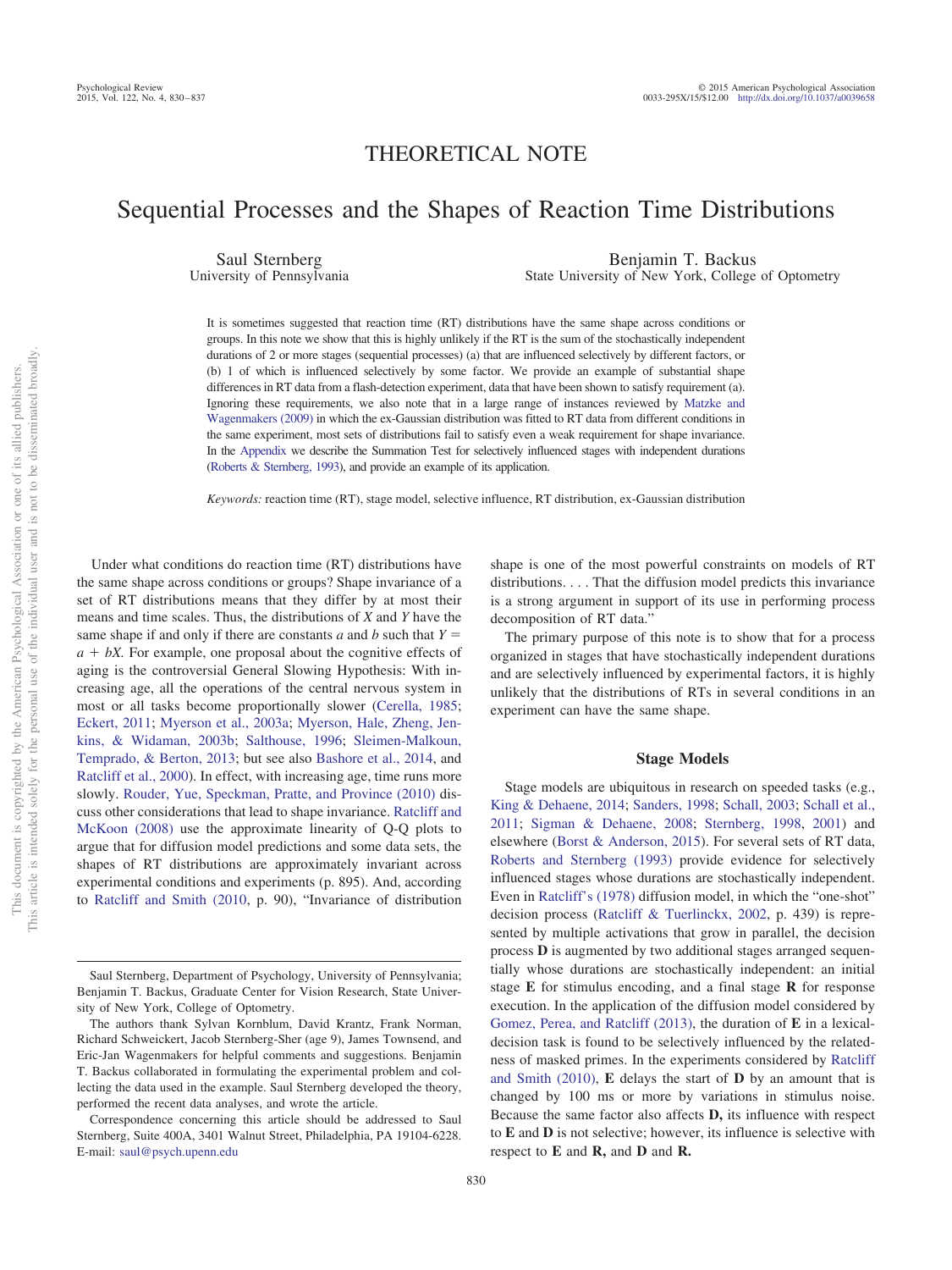## **Two Stages With Selective Effects on Both**

Because two or more stages can be concatenated and treated as a single stage, we can limit consideration to processes consisting of two stages without loss of generality. Consider a process that consists of stages **A** and **B** with durations  $T_A$  and  $T_B$ , so that the RT is  $RT = T_A + T_B$  $T_B$ . Assume that  $T_A$  and  $T_B$  are stochastically independent. We then have an *SIStage process* (a process consisting of sequential operations whose durations are stochastically independent; [Roberts & Sternberg,](#page-5-0) [1993\)](#page-5-0). Suppose two factors,  $F_j$  and  $G_k$ , each with two levels,  $j = 1, 2$ , and  $k = 1, 2$ , that influence the stage durations selectively, so that  $T_A = T_A(F_j) = T_{Aj}$ ,  $T_B = T_B(G_k) = T_{Bk}$ , and  $RT_{jk} = T_{Aj} + T_{Bk}$ . Consider a  $2 \times 2$  factorial experiment with the four resulting conditions, giving us  $RT_{11}$ ,  $RT_{12}$ ,  $RT_{21}$ , and  $RT_{22}$ . (Because an  $m \times n$ experiment can be regarded as a concatenation of  $2 \times 2$  experiments, we can do so without loss of generality.) Then, because convolution is associative and commutative,  $RT_{11} + RT_{22}$  has the same distribution as  $RT_{12} + RT_{21}$ , namely, the convolution of the distributions of  $T_{A1}$ ,  $T_{A2}$ ,  $T_{B1}$ , and  $T_{B2}$ . Thus,

$$
RT_{11} * RT_{22} = RT_{12} * RT_{21}, \t\t(1)
$$

<span id="page-1-4"></span>where "\*" represents convolution [\(Ashby & Townsend, 1980,](#page-4-7) p. 108). It follows that:

$$
\kappa_{r11} + \kappa_{r22} = \kappa_{r12} + \kappa_{r21}, \quad (r \ge 1), \tag{2}
$$

<span id="page-1-0"></span>where  $\kappa_{ijk} = \kappa_r (RT_{jk})$  is the *rth* cumulant of  $RT_{jk}$ . Let us assume that RT distributions are "well-behaved," in the sense that cumulants of (at least) orders  $r = 1, 2, 3$ , and 4 exist.<sup>1</sup>

[Equation 2](#page-1-0) results from three assumptions: (a)*stages,* (b)*stochastic independence,* and (c) *selective influence.* To these, let us add a fourth assumption: (d) *shape invariance*: The  $RT_{jk}$  distributions differ by at most means and scale factors. Whereas differences among means influence only the means of the  $RT_{jk}$  distributions and influence none of the cumulants above the first, differences among scale factors influence all of the cumulants and central moments above the first. Now, if the distributions of two random variables,  $X_1$  and  $X_2$  have the same shape, with scale factor *C,* then

$$
\kappa_r(X_2)/\kappa_r(X_1) = C^r, \quad (r \ge 2). \tag{3}
$$

<span id="page-1-1"></span>Let the scale factor associated with  $RT_{ik}$  be  $C_{ik} > 0$ . It follows from [Equation 3](#page-1-1) that

$$
\kappa_{rjk} = \kappa_{r00} C_{jk}^r, \quad (r \ge 2, \ \kappa_{r00} \neq 0). \tag{4}
$$

<span id="page-1-2"></span>where the  $\{\kappa_{r00}\}$  are a set of constants, one for each *r*. With Assumption (d), [Equations 2](#page-1-0) and [4](#page-1-2) then imply that:

$$
C_{11}^r + C_{22}^r = C_{12}^r + C_{21}^r, \quad (r \ge 2). \tag{5}
$$

<span id="page-1-3"></span>Given that  $\kappa_{200} \neq 0$  (nonzero variances) and  $\kappa_{400} \neq 0$  (nonzero kurtosis values, which, among common distributions, excludes only the Gaussian) there are only three relations among the  $C_{ik}$  that satisfy [Equation 5:](#page-1-3)<sup>2</sup>

(*i*) the  $C_{jk}$  are identical,

- (*ii*)  $C_{11} = C_{21}$  and  $C_{22} = C_{12}$ ,
- (*iii*)  $C_{11} = C_{12}$  and  $C_{22} = C_{21}$ .

Given (*i*), only the mean *RT* and none of the higher cumulants can be influenced by either factor. Given (*ii*), factor *F* can influence only the mean. Given (*iii*), factor *G* can influence only the mean. Thus, for the four RT distributions to have the same shape, at least one of the two factors can cause no more than a *shift* (a change in mean only) of the RT distribution, a highly unlikely possibility.<sup>3</sup>

It is remarkable that whereas we have shown that the four distributions  $RT_{11}$ ,  $RT_{12}$ ,  $RT_{21}$ , and  $RT_{22}$  are very likely to differ, the relations among them must be such that when they are combined in pairs, as in [Equation 1,](#page-1-4) those differences "cancel out."

#### **Two Stages With a Selective Effect on One**

This is sometimes assumed or concluded in applications of [Ratcliff's \(1978\)](#page-5-15) diffusion model. Suppose the two-stage model, with one factor  $F_j$  ( $j = 1, 2, \ldots$ ) that influences just  $T_A$ , so that

$$
RT_j = T_{Aj} + T_B, \qquad (j \ge 1). \tag{6}
$$

<span id="page-1-5"></span>We then have

$$
\kappa_{rj} = \alpha_{rj} + \beta_r, \quad (j \ge 1, r \ge 1), \tag{7}
$$

where  $\kappa_{rj}$ ,  $\alpha_{rj}$ , and  $\beta_r$  are the *rth* cumulants of  $RT_j$ ,  $T_{Aj}$ , and  $T_B$ , respectively. [Equation 7](#page-1-5) follows from assumptions (a), (b), and (c), above. Addition of the *shape invariance* assumption then requires

$$
\kappa_{rj} = C_j^r \kappa_{r1}, \qquad (j \ge 2, r \ge 2), \tag{8}
$$

<span id="page-1-6"></span>where  $C_i \neq 1$  is the scale factor that relates  $RT_i$  to  $RT_1$ . Combining [Equations 7](#page-1-5) and [8](#page-1-6) and rearranging, we have

$$
\beta_r = \frac{(\alpha_{rj} - C_j^r \alpha_{r1})}{(C_j^r - 1)}, \quad (j \ge 2, r \ge 2).
$$
 (9)

Thus, either  $T_B$  is a constant ( $\beta_r = 0$ ,  $r \ge 2$ ) or its distribution (which is uniquely determined up to its mean by the  $\{\beta_r\}, r \ge 2$ ) is restricted by properties of the distribution of  $T_A$ , and may vary with the level of the factor  $F_i$  that is assumed to influence only  $T_A$ , a contradiction.

 $C_{11} = a$ ,  $C_{22} = b$ ,  $C_{12} = c$ , and  $C_{21} = d$ . Start with (A)  $a^2 + b^2 = c^2 + c$  $d^2$  and (B)  $a^4 + b^4 = c^4 + d^4$ . Express the two sides of (A) and (B), respectively, in terms of  $(a + b)^2$  and  $(c + d)^2$ , and of  $(a + b)^4$  and  $(c + b)^4$  $d^{4}$ . Square the two sides of the equation derived from (A), and subtract from the equation derived from (B). This gives  $ab = cd$ , or  $a/c = d/b$ *k*. Substituting in (A) gives  $(k^2 - 1)(c^2 - b^2) = 0$ . This implies either that  $k =$ 1, which means that  $a = c$  and  $b = d$ ; or that  $b = c$ , which requires  $a =$ 

Effects of factors on mean RT are almost always associated with nonzero effects on other aspects of the distribution, including var(RT). Indeed, [Wagenmakers and Brown \(2007\)](#page-5-18) have argued for a lawful regularity in the relation between mean and variance: they claim that the standard deviations (SDs) of RT distributions increase linearly with their means. It will be seen that for the data to be presented below, effects on the mean are indeed accompanied by effects on the SDs, but that the relation between them is nonmonotonic.

<sup>&</sup>lt;sup>1</sup> In what follows, two well-known properties of cumulants  $(\kappa_r)$  of order *r* are used: For stochastically independent random variables *X* and *Y,*  $\kappa_r(X + Y) = \kappa_r(X^* Y) = \kappa_r(X) + \kappa_r(Y)$ ; also,  $\kappa_r(CX) = C^r \kappa_r(X)$ . Note that  $\kappa_{ijk} = M_{ijk}$ , for  $1 \le r \le 3$  and  $\kappa_{4jk} = M_{4jk}$  -  $3M_{2jk}^2$ , where the  $\{M_{rjk}\}$  are the mean and *rth* central moments of  $RT_{jk}$  (see [Kendall & Stuart, 1969,](#page-4-8) Volume 1, Ch. 3.). The quantity  $\kappa_4/\kappa_2^2$  is a common measure of kurtosis, whose value is zero for the Gaussian distribution, and nonzero for other common distributions [\(Weisstein, 2014\)](#page-5-17).<br><sup>2</sup> To prove this, use [Equation 5](#page-1-3) with  $r = 2$  and  $r = 4$ . For simplicity, let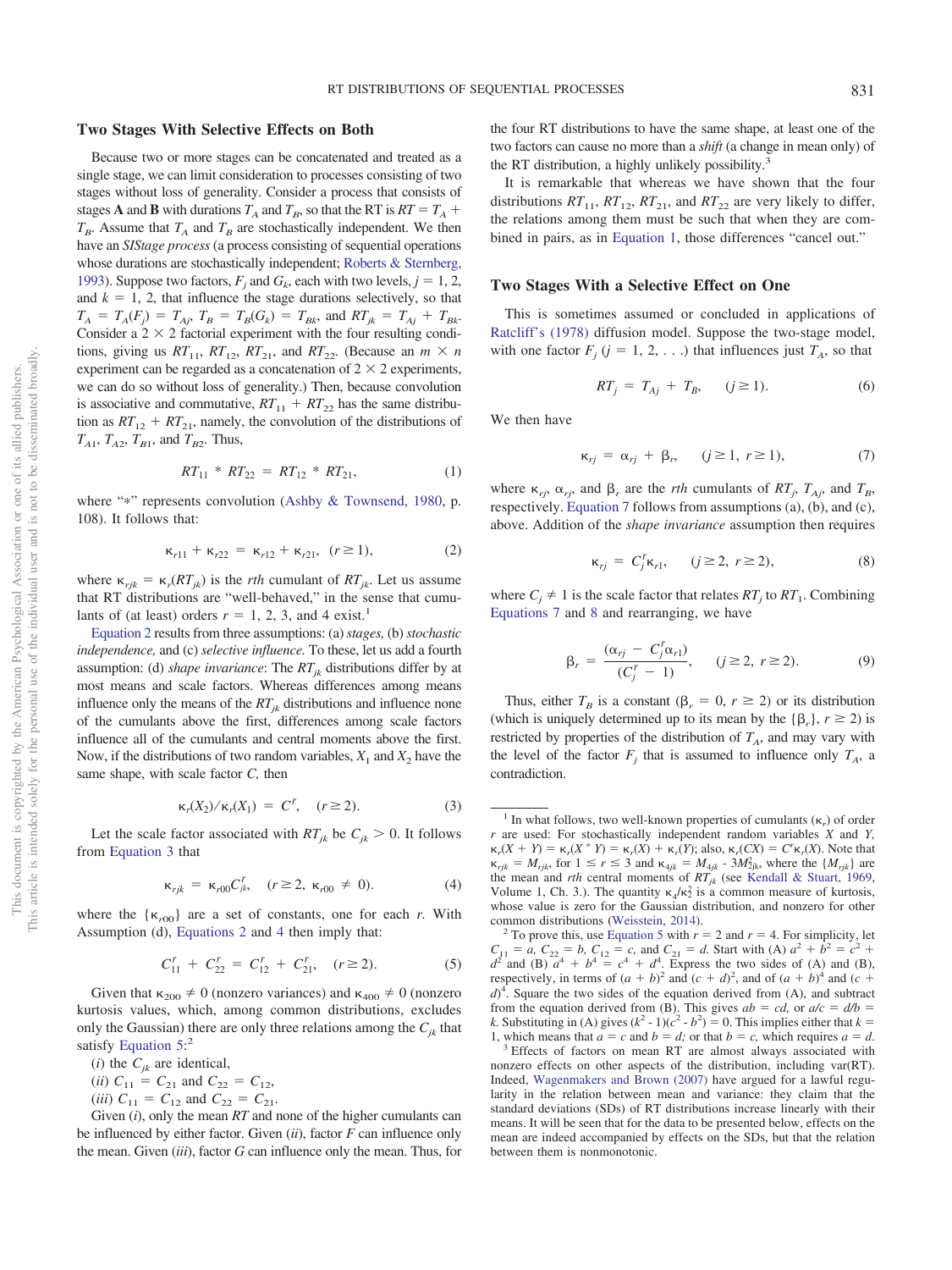# **Shape Differences of RT Distributions in Flash Detection**

An example is provided by an experiment first reported by [Backus](#page-4-9) [and Sternberg \(1988\).](#page-4-9) It is called "Experiment 1" by [Roberts and](#page-5-0) [Sternberg \(1993\),](#page-5-0) who used the *summation test,* explained and applied in that article, to show that the data are consistent with a SIStage model with selective influence.<sup>4</sup> Subjects responded by pulling a lever if, after a variable foreperiod, they detected a flash in one of four locations. A central cue at the start of each trial indicated the most likely location. On 25% of the trials ("catch" trials) there was no flash. The factors foreperiod (six levels) and flash intensity (two levels) varied approximately randomly and independently from trial to trial.

For testing the SIStage model we used only the data from trials when the cue was valid and when the foreperiod was either 750 ms or 1,150 ms. Six subjects provided these data, each of whom served for six 1-hr test sessions after 3 hrs of practice. The data considered here thus reflect four conditions that are, from shortest to longest mean RT, (short, bright: Sb), (long, bright: Lb), (short, dim: Sd), and (long, dim: Ld). As shown in Table 26.2 of [Roberts and Sternberg \(1993\),](#page-5-0) the overall mean RT is 222 ms; the main effects of foreperiod and intensity on mean RT are 15 ms and 36 ms, respectively, and their interaction is close to zero. That the summation test is well satisfied is shown in the [Appendix](#page-6-0) of the present article as well as in Figures 26.2A and 26.3A in [Roberts and Sternberg \(1993\);](#page-5-0) Figure 26.2A also shows the four distribution functions.

## **L-Skewness and L-Kurtosis**

Skewness and kurtosis are frequently used to describe the shapes of distributions. We used measures based on L-moments for their evaluation.5 To reduce heterogeneity for the present analysis, the first of the test sessions was omitted, as were the data for one subject whose variability was exceptionally high.<sup>6</sup> For each of the five subjects and each of the four conditions, the data were pooled over the remaining five test sessions. This resulted in 20 distributions of 80 observations each. For each distribution, estimates of the first four L-moments  $\lambda_1$ ,  $\lambda_2$ ,  $\lambda_3$ , and  $\lambda_4$  and the derived mea-

<span id="page-2-0"></span>Table 1 *Means and Standard Errors of Estimates of Five Parameters*

| Condition                       | Sb                            | Lb                    | Sd           | Ld          |      |
|---------------------------------|-------------------------------|-----------------------|--------------|-------------|------|
| Foreperiod:<br>Intensity:       | <b>Short</b><br><b>Bright</b> | Long<br><b>Bright</b> | Short<br>Dim | Long<br>Dim |      |
| Measure                         |                               |                       |              |             | ŝΈ   |
| $\hat{\lambda}_1$ ( <i>ms</i> ) | 197.8                         | 210.8                 | 230.5        | 243.1       | 1.0  |
| $SD$ $(ms)$                     | 15.94                         | 25.30                 | 21.01        | 26.19       | .72  |
| $\hat{\lambda}_2$ (ms)          | 8.78                          | 12.57                 | 11.37        | 14.00       | .31  |
| $\hat{\tau}_3$                  | .050                          | .259                  | .162         | .215        | .015 |
| $\hat{\tau}_4$                  | .181                          | .242                  | .181         | .185        | .008 |

*Note*. Rows = parameters; columns = conditions.  $\hat{\lambda}_1$  = estimate of the first L-moment = mean;  $SD$  = estimate of the standard deviation;  $\hat{\lambda}_2$  = estimate of second L-moment, a measure of variability;  $\hat{\tau}_3 = \hat{\lambda}_3 / \hat{\lambda}_2 =$ estimate of L-skewness;  $\hat{\tau}_4 = \hat{\lambda}_4 / \hat{\lambda}_2$  = estimate of L-kurtosis. Values from data for five subjects pooled over five sessions. Each *SE^* is based on the 12 *df Subjects*  $\times$  *Conditions* mean square in an ANOVA.



<span id="page-2-1"></span>*Figure 1.* Data from four conditions in a detection experiment in which foreperiod and flash intensity were varied factorially: Means over five subjects of differences between the quantiles of normalized distributions in each condition and their means. To enable better visualization of the tails of the distributions, the *x*-axis is nonlinear, with breaks marked by vertical lines.

sures of skewness,  $\tau_3 = \lambda_3/\lambda_2$  ("L-skewness") and kurtosis,  $\tau_4 = \lambda_4/\lambda_2$  ("L- kurtosis"), were calculated. Means and standard errors over the six subjects of estimates of  $\lambda_1$ ,  $\lambda_2$ ,  $\tau_3$ , and  $\tau_4$  for the four conditions are provided in [Table 1,](#page-2-0) which also includes the average standard deviation (*SD*) for each condition.

Interpretations of  $\hat{\tau}_3$  and  $\hat{\tau}_4$  may be guided by the fact that they fall within the unit interval,  $0 \le \tau_3$ ,  $\tau_4 \le 1$ , that for the exponential distribution,  $\tau_3 = .333$  and  $\tau_4 = .167$ , and that for the Gaussian distribution,  $\tau_3 = 0$  and  $\tau_4 = .123$ . The differences among the  $\hat{\tau}_3$ values across conditions are striking: all five subjects show differences in the same direction for Sb versus Lb and Sb versus Ld, and four of the five show a difference in the same direction for Sb versus Sd. The mean difference between the means of the  $\hat{\tau}_3$  values for Conditions Lb, Sd, and Ld, and of the values for Condition Sb, with  $\pm$  *SE*, is 0.15  $\pm$  0.03; a *t* test yields *p*  $\lt$  0.01. (A similar comparison for the conventional measure of skewness,  $\kappa_3/(\kappa_2^{3/2})$ , yields a difference of  $1.37-0.37 = 1.00 \pm 0.36$ , and  $p < .05$ .) In an ANOVA in which effects were compared with their interaction with subjects, the effects on  $\hat{\tau}_3$  of foreperiod, intensity, and their interaction yielded  $p$ 

<sup>4</sup> See the [Appendix](#page-6-0) for a description and an application of the summa-

tion test.<br><sup>5</sup> L-Moments,  $\lambda_k$ , k = 1, 2, ..., are linear combinations of order statistics that are influenced less than conventional moments by extreme observations, and have other desirable properties [\(Hosking, 1990,](#page-4-10) [1992,](#page-4-11) [2006;](#page-4-12) [Hosking & Wallis, 1997;](#page-4-13) [Jones, Rosco, & Pewsey, 2011;](#page-4-14) [Royston,](#page-5-19) [1992\)](#page-5-19). Calculations were performed using the R-package "lmom." <sup>6</sup>

For that subject,  $\overline{\lambda}_2$ , a measure of variability averaged over the four conditions, was 18.2; for the five other subjects,  $11.1 < \bar{\lambda}_2 < 12.6$ .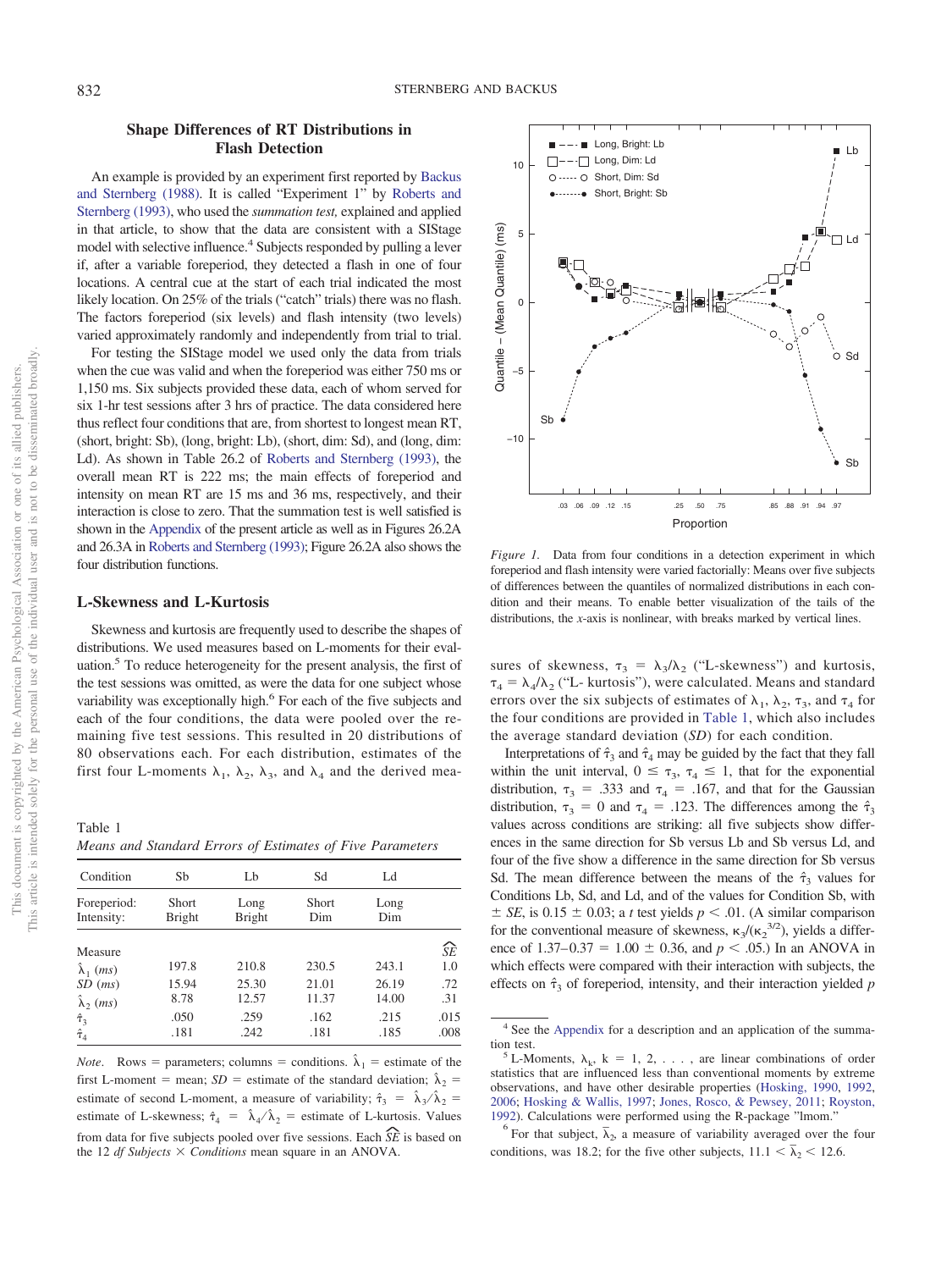



<span id="page-3-0"></span>*Figure 2.* Effect of foreperiod on detection RT for bright flashes. A: Mean over five subjects of distribution functions of normalized RTs for Lb and Sb conditions. B: Mean quantile-quantile plot of the same pair of distributions, with 25% and 75% points indicated for each.

values of 0.03, 0.04, and 0.06, respectively. In a similar ANOVA for  $\hat{\tau}_4$ , the effect of foreperiod and its interaction with intensity yielded *p* values of 0.05 and 0.03, respectively. We can conclude that the different conditions produce RT distributions that differ in shape.

How great are the effects on  $\tau_3$ ? One basis for comparison is the increase in skewness with the size of the positive set,  $n_{pos}$ , in "memory scanning," a shape difference that has been emphasized by several investigators (e.g., [Hockley, 1984;](#page-4-15) [Hockley & Corballis, 1982;](#page-4-16) [McEl](#page-5-20)[ree & Dosher, 1989\)](#page-5-20). In simulations of the ex-Gaussian distribution based on Hockley's parameter estimates [\(Hockley, 1984,](#page-4-15) Figure 4), the difference between the largest  $\hat{\tau}_3$  (for  $n_{pos} = 6$ ) and the smallest (for  $n_{pos} = 3$ ) is .296 - .211 = .085 for positive responses and .302 - $.267 = .035$  for negative responses. In contrast, as shown in [Table 1,](#page-2-0) the difference between the largest mean *ˆ* <sup>3</sup> (in Condition Lb of the present experiment) and the smallest (in Condition Sb),  $.257 .067 = .190$ , is twice as large as the larger of Hockley's differences.

#### **Quantiles of Normalized Distributions**

To further explore the shape differences indicated by the effects on  $\hat{\tau}_3$  and  $\hat{\tau}_4$ , we transformed the RTs linearly to normalize the 20 distributions so that they had equal medians (217 ms) and interquartile ranges (25 ms), equal to the means across the distributions of their medians and interquartile ranges, respectively. This enabled us to compare quantiles across subjects and conditions.7 We did so because we believe that systematic differences are more likely to occur at points with equal proportions than at points with equal RTs.<sup>8</sup> For each normalized distribution a set of quantiles was estimated. Let  $q_{\text{pcs}}$  be the quantile for a given proportion, *p,* condition, *c,* and subject, *s.* From the  ${q_{pcs}}$ , their means over conditions,  ${q_{p\bullet s}}$ , and the differences  $Q_{pcs} = q_{pcs} - q_{p\bullet s}$  could be determined. It is the  $\{Q_{pcs}\}\$ , the means over subjects of these differences, that are shown in [Figure 1.](#page-2-1) If the distributions had the same shape, then, except for variations due to sampling error, the  ${Q_{p,c}}$  would all be zero. And, to the extent that quantile differences across conditions are large relative to quantile differences across subjects within conditions, we can conclude that the differences among conditions are real.

The interaction of the effects of foreperiod and intensity on  $\tau_3$  and  $\tau_4$  (striking, given that the effects of these factors on  $\overline{RT}$  are additive)  $\tau_A$  (striking, given that the effects of these factors on RT are additive) is also shown by their effects on the quantiles for both low and high tails: The effects of foreperiod on shape are substantially greater when the flash is bright than when it is dim. Separate ANOVAs for low and high tails show that proportion interacts significantly with condition (low tail:  $p \leq 0.0001$ ; high tail:  $p = 0.002$ ) and with the interaction of fore period with intensity (low tail:  $p < .01$ ; high tail:  $p < .01$ ). In an ANOVA in which tail (low or high) is a factor, and proportion is measured outward from 0.5, the interaction of proportion, condition, and tail is highly significant ( $p < .0001$ ), confirming the impression that the effects of condition on the high tail are greater than on the low tail. That a separation between the Sd and Lb conditions shows up only for the high tail suggests a qualitative difference between the two tails: for the interaction of condition and tail in an ANOVA of just the data for Sd and Lb we found  $p = 0.06$ . We also noticed that, as shown by the mean squares in ANOVAs, variability across subjects is substantially greater for the high tail than the low tail: ratios of mean squares for *Proportion Foreperiod Subjects, Proportion Interval*  $\times$  *Subjects,* and *Proportion*  $\times$  *Foreperiod*  $\times$  *Interval*  $\times$ *Subjects*, are 6.1, 4.3, and 8.1, with  $p < .0001$  in each case.

To aid in understanding [Figure 1,](#page-2-1) two additional ways of comparing the shapes of distributions are shown in [Figure 2,](#page-3-0) in which the mean normalized distributions for the two conditions with the most contrasting shapes (Sb and Lb) are shown. In the quantile-

<sup>7</sup> All quantile estimates used the [Hyndman and Fan \(1996\)](#page-4-17) Type 8 estimator. <sup>8</sup> This goal is similar to that of [Ratcliff's \(1979\)](#page-5-21) "Vincentizing" proce-

dure.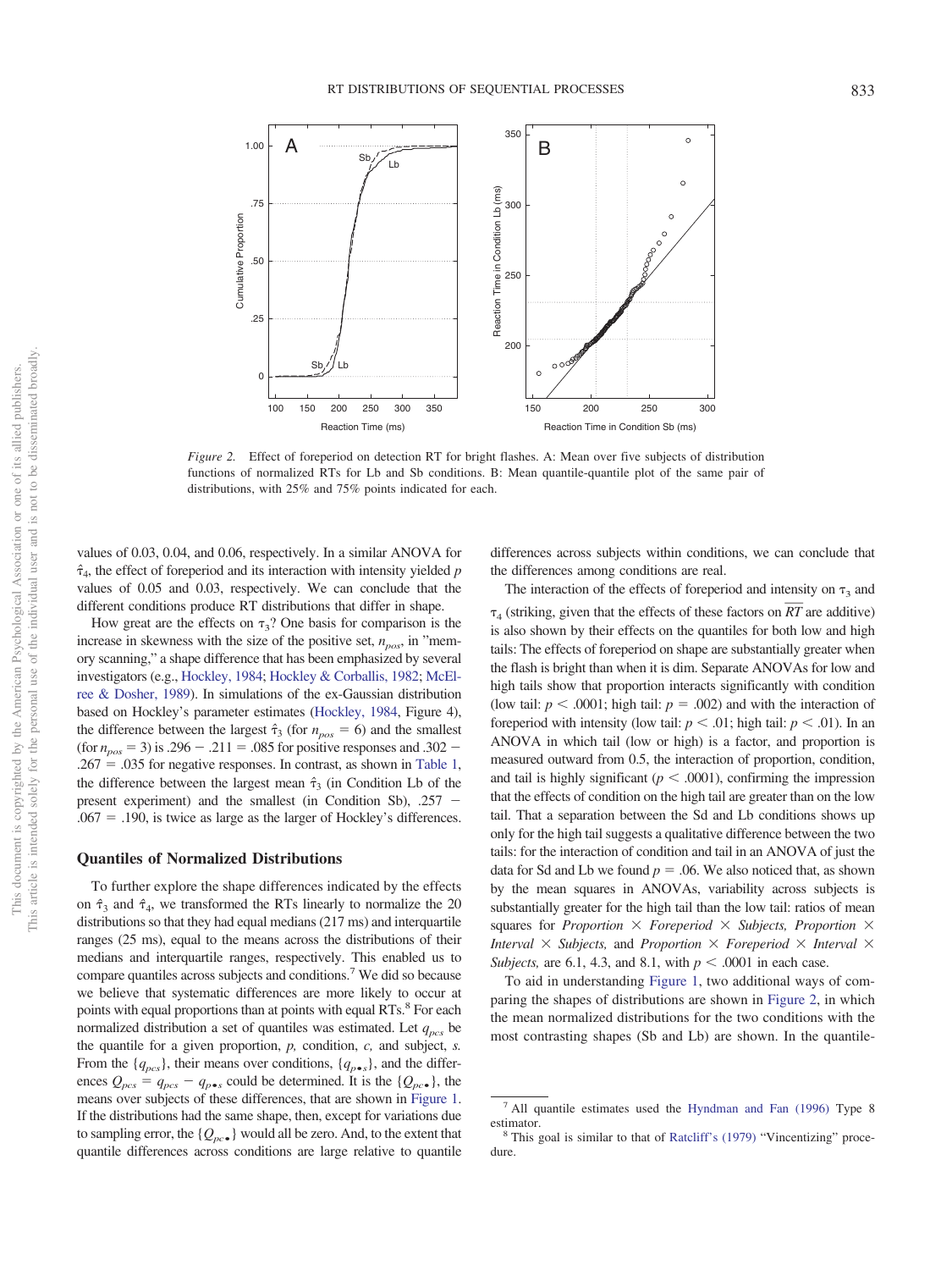quantile analysis $<sup>9</sup>$  [\(Figure 2B\)](#page-3-0), the plots for all five subjects are</sup> concave upward: the quadratic coefficient is significantly positive, with  $p = 0.01$ . Yet another way to compare these distributions is shown in Panel B of Figure A1 in the [Appendix.](#page-6-0)

It seems likely that these effects on the shapes of RT distributions reflect interesting properties of the underlying process; it remains to be determined what these properties are.

#### **Shape Invariance and the Ex-Gaussian Distribution**

Because the ex-Gaussian distribution has been fitted to numerous sets of RT data, it is interesting to ask about the conditions under which two different ex-Gaussian distributions have the same shape. For the exponential distribution with scale parameter  $\delta$ , the first three cumulants are  $\delta$ ,  $\delta^2$ ,  $2\delta^3$ , and in general,  $\kappa_r = (r - 1)!\delta^r$ . Those of the Gaussian distribution are  $\mu$ ,  $\sigma^2$ , 0 and for  $r > 3$ ,  $\kappa_r =$ 0. The cumulants of the ex-Gaussian distribution are therefore the sums,  $\delta + \mu$ ,  $\delta^2 + \sigma^2$ ,  $2\delta^3$ , and, for  $r > 3$ ,  $(r - 1)$ ! $\delta^r$ . It is easy to show<sup>10</sup> from [Equation 3](#page-1-1) that two different ex-Gaussian distributions have the same shape if and only if  $\sigma_2/\sigma_1 = \delta_2/\delta_1$ . Thus a minimum requirement for sameness of shape is that any factor that influences either  $\delta$  or  $\sigma$  should also influence the other, and in the same direction. Yet in the [Matzke and Wagenmakers \(2009,](#page-4-0) Supplemental Materials) inventory of ex-Gaussian analyses, even this weak requirement is met in only 31 (about 21%) of the 147 cases where effects on  $\delta$  and  $\sigma$  and their directions were observed.<sup>11</sup> Thus, to the extent that the ex-Gaussian distribution fit well, the shapes of most of the RT distributions that were analyzed were influenced by factor levels, violating shape invariance.

### **Conclusions**

Given stages with variable and independent durations, and factors that influence more than the means of those durations selectively, the RT distributions in a factorial experiment are highly unlikely to have the same shape. Also, given variable and independent durations, and a factor that influences more than the mean of just one of those durations, the RT distributions for different levels of that factor are highly unlikely to have the same shape. Evidence from the fitting of the ex-Gaussian distribution to RT distributions has often revealed differences in shape. It follows that any theory that predicts shape invariance must be of limited generality. How well the distributions produced by an SIStage process can *approximate* shape invariance is a question for further research. (To the extent that the answer is "poorly," the observation of shape invariance in a particular case would constitute evidence against the SIStage model in that case.) In thinking about this issue it is important to consider the sensitivity of the standard tests for differences between distributions, and of the associated graphical displays. Acknowledgment of the existence of shape differences among RT distributions may lead to further understanding of the underlying processes.

 $\sigma_2/\sigma_1 = \delta_2/\delta_1$ , which is thus a necessary condition for sameness of shape. And because  $\kappa_{r2}/\kappa_{r1} = \delta_2^r/\delta_1^r = C^r$  for  $r > 2$ , it is also a sufficient condition. See also [Thomas and Ross \(1980,](#page-5-22) pp. 143–144), who show that this condition is required for two ex-Gaussian distributions to be members of

the same "family."  $11$  The requirement that both effects should be present and in the same direction is weak because it can be satisfied when the requirement that the effects be proportional is violated. We used this weaker requirement because the information in the Matzke and Wagenmakers inventory included the presence and direction of effects, but not their magnitudes.

## **References**

- <span id="page-4-7"></span>Ashby, F. G., & Townsend, J. T. (1980). Decomposing the reaction-time distribution: Pure insertion and selective influence revisited. *Journal of Mathematical Psychology, 21,* 93–123.
- <span id="page-4-9"></span>Backus, B. T., & Sternberg, S. (1988, November). *Attentional tradeoff across space early in visual processing*. Paper presented at the Psychonomic Society Annual Meeting, Chicago.
- <span id="page-4-3"></span>Bashore, T. R., Wylie, S. A., Ridderinkhof, K. R., & Martinerie, J. M. (2014). Response-specific slowing in older age revealed through differential stimulus and response effects on P300 latency and reaction time. *Aging, Neuropsychology, and Cognition, 21,* 633–673.
- <span id="page-4-5"></span>Borst, J. P., & Anderson, J. R. (2015). The discovery of processing stages: Analyzing EEG data with hidden semi-Markov models. *Neuroimage, 108,* 60–73.
- <span id="page-4-1"></span>Cerella, J. (1985). Information processing rates in the elderly. *Psychological Bulletin, 98,* 67–83.
- <span id="page-4-2"></span>Eckert, M. A. (2011). Slowing down: Age-related neurobiological predictors of processing speed. *Frontiers in Neuroscience, 5,* 25. [http://dx.doi](http://dx.doi.org/10.3389/fnins.2011.00025) [.org/10.3389/fnins.2011.00025](http://dx.doi.org/10.3389/fnins.2011.00025)
- <span id="page-4-6"></span>Gomez, P., Perea, M., & Ratcliff, R. (2013). A diffusion model account of masked versus unmasked priming: Are they qualitatively different? *Journal of Experimental Psychology: Human Perception and Performance, 39,* 1731–1740.
- <span id="page-4-15"></span>Hockley, W. E. (1984). Analysis of response time distributions in the study of cognitive processes. *Journal of Experimental Psychology: Learning, Memory, and Cognition, 10,* 598–615.
- <span id="page-4-16"></span>Hockley, W. E., & Corballis, M. C. (1982). Tests of serial scanning in item recognition. *Canadian Journal of Psychology, 36,* 189–212.
- <span id="page-4-10"></span>Hosking, J. R. M. (1990). L-moments: Analysis and estimation of distributions using linear combinations of order statistics. *Journal of the Royal Statistical Society B, 52,* 105–124.
- <span id="page-4-11"></span>Hosking, J. R. M. (1992). Moments or L-moments? An example comparing two measures of distributional shape. *The American Statistician, 16,* 186–189.
- <span id="page-4-12"></span>Hosking, J. R. M. (2006). On the characterization of distributions by their L-moments. *Journal of Statistical Planning and Inference, 136,* 193– 198.
- <span id="page-4-13"></span>Hosking, J. R. M., & Wallis, J. R. (1997). *Regional frequency analysis: An approach based on L- moments*. Cambridge, UK: Cambridge University Press.
- <span id="page-4-17"></span>Hyndman, R. J., & Fan, Y. (1996). Sample quantiles in statistical packages. *The American Statistician, 50,* 361–365.
- <span id="page-4-14"></span>Jones, M. C., Rosco, J. F., & Pewsey, A. (2011). Skewness-invariant measures of kurtosis. *The American Statistician, 65,* 89–95.
- <span id="page-4-8"></span>Kendall, M. G., & Stuart, A. (1969). *The advanced theory of statistics, Vol. 1*. New York, NY: Hafner.
- <span id="page-4-4"></span>King, J-R., & Dehaene, S. (2014). Characterizing the dynamics of mental representations: The temporal generalization method. *Trends in Cognitive Sciences, 18,* 203–210.
- <span id="page-4-0"></span>Matzke, D., & Wagenmakers, E. J. (2009). Psychological interpretation of the ex-Gaussian and shifted Wald parameters: A diffusion model analysis. *Psychonomic Bulletin & Review, 16,* 798–817.

 $9$  Quantiles associated with proportions .01, .02, ..., .99 were determined for each distribution and each subject, their means over subjects determined, and the mean quantiles for Lb plotted against those for Sb.

 $10$  Let C be the scale factor that distinguishes the two distributions. From [Equation 3,](#page-1-1)  $\kappa_{32}/\kappa_{31} = \delta_2^3/\delta_1^3 = C^3$ , and  $\kappa_{22}/\kappa_{21} = (\delta_2^2 + \sigma_2^2)/(\delta_1^2 + \sigma_1^2) = C^2$ . The first of these implies  $\delta_2/\delta_1 = C$ . Combining this with the second gives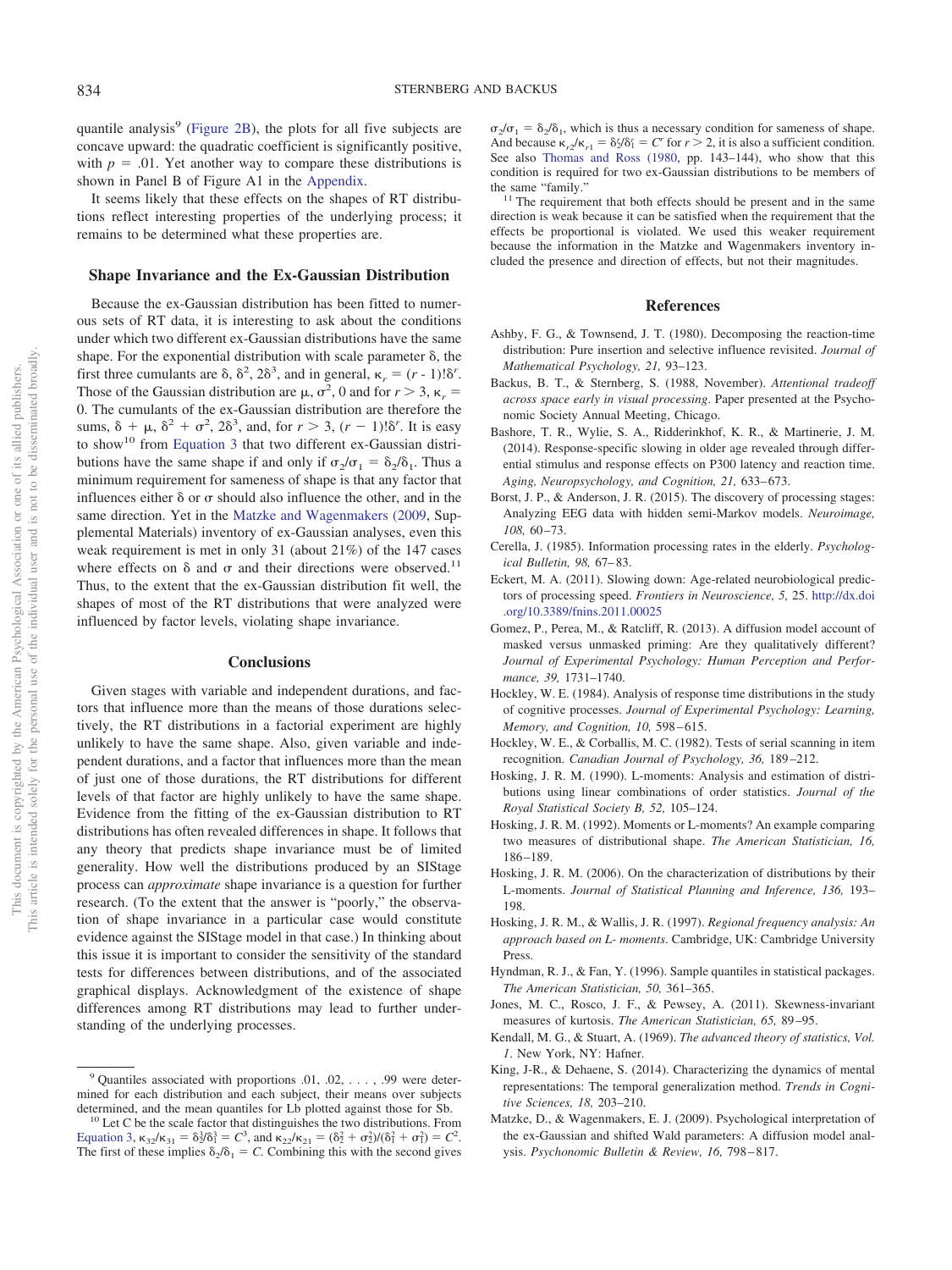- <span id="page-5-20"></span>McElree, B., & Dosher, B. A. (1989). Serial position and set size in short-term memory: The time course of recognition. *Journal of Experimental Psychology: General, 118,* 346–373.
- <span id="page-5-1"></span>Myerson, J., Adams, D. R., Hale, S., & Jenkins, L. (2003a). Analysis of group differences in processing speed: Brinley plots, Q-Q plots, and other conspiracies. *Psychonomic Bulletin & Review, 10,* 224–237.
- <span id="page-5-2"></span>Myerson, J., Hale, S., Zheng, Y., Jenkins, L., & Widaman, K. W. (2003b). The difference engine: A model of diversity in speeded cognition. *Psychonomic Bulletin and Review, 10,* 262–288.
- <span id="page-5-15"></span>Ratcliff, R. (1978). A theory of memory retrieval. *Psychological Review, 85,* 59–108.
- <span id="page-5-21"></span>Ratcliff, R. (1979). Group reaction time distributions and an analysis of distribution statistics. *Psychological Bulletin, 86,* 446–461.
- <span id="page-5-7"></span>Ratcliff, R., & McKoon, G. (2008). The diffusion decision model: Theory and data for two-choice decision tasks. *Neural Computation, 20,* 873–  $922$
- <span id="page-5-8"></span>Ratcliff, R., & Smith, P. L. (2010). Perceptual discrimination in static and dynamic noise: The temporal relation between perceptual encoding and decision making. *Journal of Experimental Psychology: General, 139,* 70–94.
- <span id="page-5-5"></span>Ratcliff, R., Spieler, D., & McKoon, G. (2000). Explicitly modeling the effects of aging on response time. *Psychonomic Bulletin & Review, 7,* 1–25.
- <span id="page-5-16"></span>Ratcliff, R., & Tuerlinckx, F. (2002). Estimating parameters of the diffusion model: Approaches to dealing with contaminant reaction times and parameter variability. *Psychonomic Bulletin & Review, 9,* 438–481.
- <span id="page-5-0"></span>Roberts, S., & Sternberg, S. (1993). The meaning of additive reaction-time effects: Tests of three alternatives. In D. E. Meyer & S. Kornblum (Eds.), *Attention and performance XIV: Synergies in experimental psychology, artificial intelligence, and cognitive Neuroscience* (pp. 611– 653). Cambridge, MA: MIT Press.
- <span id="page-5-6"></span>Rouder, J. N., Yue, Y., Speckman, P. L., Pratte, M. S., & Province, J. M. (2010). Gradual growth versus shape invariance in perceptual decision making. *Psychological Review, 117,* 1267–1274.
- <span id="page-5-19"></span>Royston, P. (1992). Which measures of skewness and kurtosis are best? *Statistics in Medicine, 11,* 333–343.
- <span id="page-5-3"></span>Salthouse, T. A. (1996). The processing-speed theory of adult age differences in cognition. *Psychological Review, 103,* 403–428.
- <span id="page-5-9"></span>Sanders, A. F. (1998). *Elements of human performance: Reaction processes and attention in human skill*. Mahwah, NJ: Erlbaum.
- <span id="page-5-10"></span>Schall, J. D. (2003). Neural correlates of decision processes: Neural and mental chronometry. *Current Opinion in Neurobiology, 13,* 182–186.
- <span id="page-5-11"></span>Schall, J. D., Purcell, B. A., Heitz, R. P., Logan, G. D., & Palmeri, T. J. (2011). Neural mechanisms of saccade target selection: Gated accumulator model of the visual-motor cascade. *European Journal of Neuroscience, 33,* 1991–2002.
- <span id="page-5-12"></span>Sigman, M., & Dehaene, S. (2008). Brain mechanisms of serial and parallel processing during dual-task performance. *The Journal of Neuroscience, 28,* 7585–7598.
- <span id="page-5-4"></span>Sleimen-Malkoun, R., Temprado, J.-J., & Berton, E. (2013). Age-related dedifferentiation of cognitive and motor slowing: Insight from the comparison of Hick-Hyman and Fitts' laws. *Frontiers in Aging Neuroscience, 5,* 62. <http://dx.doi.org/10.3389/fnagi.2013.00062>
- <span id="page-5-13"></span>Sternberg, S. (1998). Discovering mental processing stages: The method of additive factors. In D. Scarborough & S. Sternberg (Eds.) *An invitation to cognitive science, Vol. 4*: *Methods, models, and conceptual issues* (pp. 703–863). Cambridge, MA: MIT Press.
- <span id="page-5-14"></span>Sternberg, S. (2001). Separate modifiability, mental modules, and the use of pure and composite measures to reveal them. *Acta Psychologica, 106,* 147–246.
- <span id="page-5-22"></span>Thomas, E. A. C., & Ross, B. H. (1980). On appropriate procedures for combining probability distributions within the same family. *Journal of Mathematical Psychology, 21,* 136–152.
- <span id="page-5-18"></span>Wagenmakers, E-J., & Brown, S. (2007). On the linear relation between the mean and the standard deviation of a response time distribution. *Psychological Review, 114,* 830–841.
- <span id="page-5-17"></span>Weisstein, E. W. (2014). *Kurtosis. MathWorld–A Wolfram Web Resource*. Retrieved from <http://mathworld.wolfram.com>

(*Appendix follows*)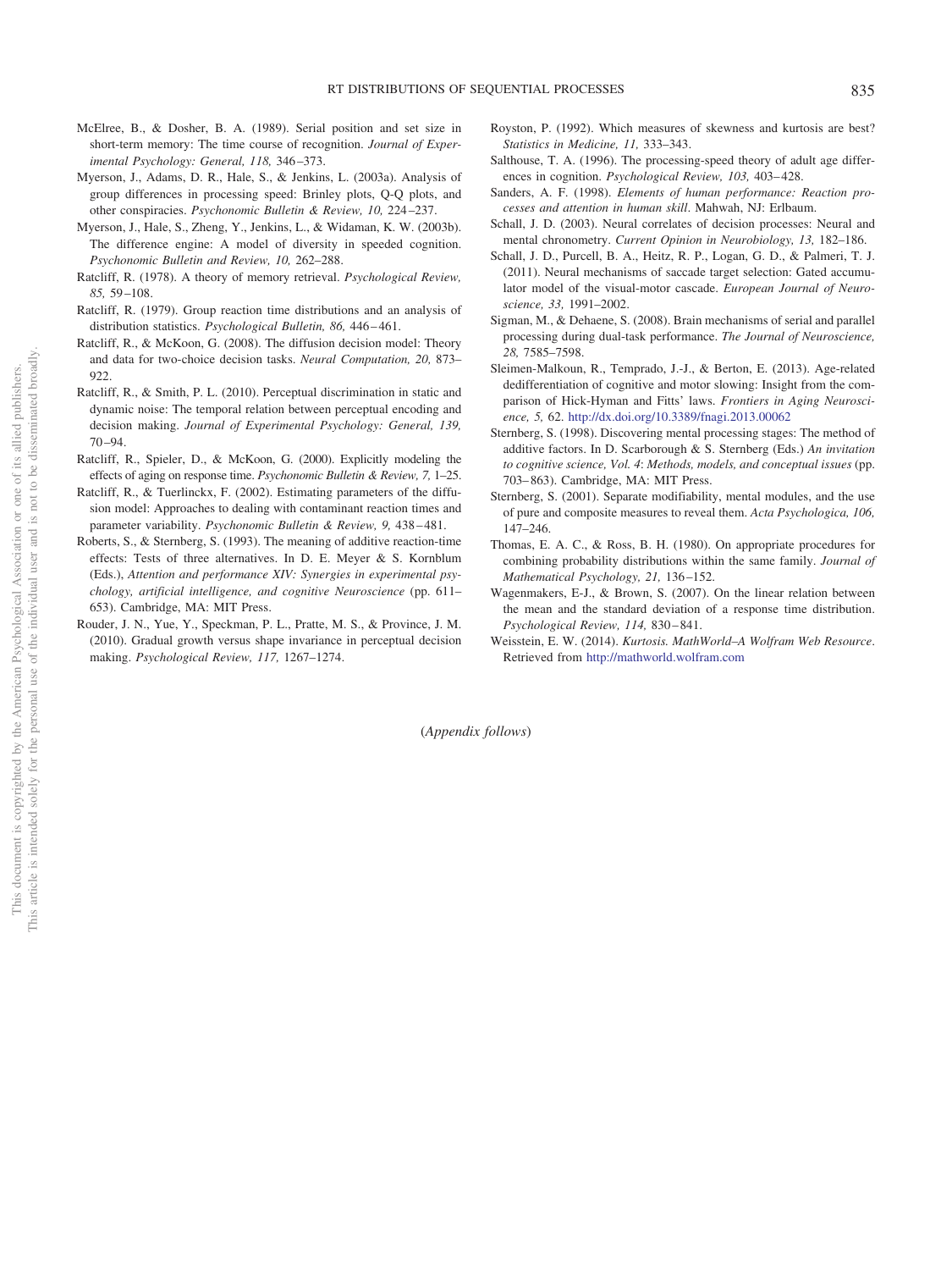## <span id="page-6-0"></span>**Appendix**

# **The Summation Test**

We wish to test the hypothesis that the RT is generated by sequential processes (stages) **A** and **B,** whose durations are stochastically independent, and that factors *f* and *g* with two levels each influence stages **A** and **B** selectively. [Equation 1](#page-1-4) then follows, as shown by [Ashby and Townsend \(1980,](#page-4-7) p. 108).

Usually there are one or more additional factors that might influence both **A** and **B.** Examples are the level of practice, the particular stimulus, or whether the current stimulus repeats the previous one. If we ignore the levels of such factors, then their effects may cause the durations of **A** and **B** to covary, violating stochastic independence. Thus, tests of [Equation 1](#page-1-4) must be applied to subsets of data within which the levels of such "nuisance factors" are fixed. For many experiments, such subsets may be small. For the detection experiment described in the text, the nuisance factor was "session," and, for each subject, the subsets contained only 16 observations.

[Ashby and Townsend \(1980,](#page-4-7) p. 109) proposed testing [Equation](#page-1-4) [1](#page-1-4) by estimating the density functions  $d_{ij}(t)$  for each of the four  $RT_{ij}$ sets, and determining whether the convolutions of  $d_{12}(t)$  with  $d_{21}(t)$ and  $d_{11}(t)$  with  $d_{22}(t)$  are equal. It isn't clear whether their method could work with small subsets of data. The summation test [\(Rob](#page-5-0)[erts & Sternberg, 1993\)](#page-5-0) is simpler and more direct, and has been used successfully with small subsets. The basic idea is simply to add the observed RTs for Conditions 11 and 22, and for Conditions 12 and 21, within levels of the nuisance factors, to combine these sums across those levels, and to compare the resulting distributions. No estimation of density functions is required.

### **Procedure**

The procedure, which is fully documented by [Roberts and](#page-5-0) [Sternberg \(1993,](#page-5-0) Section 26.8) with examples, is as follows:

- 1. Partition each subject's data into what are hoped to be homogeneous subsets, that is, within levels of the nuisance factors.
- 2. For each of the subsets, indexed by *k,* sum the elements of the cartesian products of  $RT_{11k}$  with  $RT_{22k}$  and of  $RT_{12k}$  with  $RT_{21k}$ . (The cartesian product of sets  $S_1$  and  $S_2$  of sizes  $n_1$  and  $n_2$  is the set of all  $n_1 \times n_2$  possible pairs of their members.) This produces two sets of sums for each data subset, one of which represents  $RT_{11k}$  +  $RT_{22k}$  (the  $S_{11.22k}$  set) and the other of which represents  $RT_{12k}$  +  $RT_{21k}$  (the  $S_{12,21,k}$  set).
- 3. Before pooling these sets of sums across subsets, *k,* or comparing the results across subjects, adjust these sets by applying the same linear transformation to the members of each pair,  $S_{11.22,k}$  and  $S_{12.21,k}$ , selecting the transformations for each pair so that the mean of

their two medians and the mean of their two interquartile ranges are the same across all pairs, *k.* Application of the same transformation to the members of each pair perserves any differences between them. Call these normalized sets of sums  $S_{11.22,k}^n$  and  $S_{12.21,k}^n$ .

- 4. Pool each of the normalized sets of sums over levels, *k*, to get  $S_{11.22}^n$  and  $S_{12.21}^n$  for each subject. Normalization before pooling is based on the belief that systematic failures of the test are more likely to occur at corresponding quantiles of the pair of distributions than at corresponding RTs.
- 5. The distributions of the sums  $S_{11.22}^n$  and  $S_{12.21}^n$  can now be compared. Because the prediction is that they should be identical, within sampling error, any measures of these distributions can be used, including ones, such as L-moments or other measures that depend on order statistics, which are less subject to the influence of extreme observations than are the variances or higher moments of the distributions. One possibility is to compute a pair of such distributions for each subject, determine the means over subjects of the measures of interest, and to estimate sampling error from their between-subjects variability.

#### **Application to the Detection Data**

This procedure was applied to the data discussed in the text. Let the distributions of  $S_{12.21}^n$  and  $S_{11.22}^n$  be denoted "Lb\*Sd" and "Sb\*Ld," respectively, indicating the pairs of conditions for which RTs were summed. Values of four L-statistics of these "summation distributions" are shown in [Table A1.](#page-6-1) The differences are very small, especially when compared to the systematic differences shown in [Table 1](#page-2-0) among the component distributions. This result confirms the hypothesis of selective influence of foreperiod and intensity on sequential processes (stages) with stochastically independent durations.

<span id="page-6-1"></span>

| r<br>е |
|--------|
|--------|

*Summation Test L-Statistics: Means Over Five Subjects*

| $\lambda_1$ ( <i>ms</i> ) | $\lambda_{2}(ms)$ | T <sub>2</sub> | $\tau_{\scriptscriptstyle\mathcal{A}}$ |
|---------------------------|-------------------|----------------|----------------------------------------|
| 444.65                    | 18.13             | .150           | .171                                   |
| 444.78                    | 18.01             | .160           | .177                                   |
| .13                       | $-.12$            | .010           | .006                                   |
| 1.23                      | .96               | .039           | .025                                   |
|                           |                   |                |                                        |

Note. Distributions Lb<sup>\*</sup>Sd and Sb<sup>\*</sup>Ld were determined for each of the five subjects. From these distributions, L-statistics and their differences were computed for each subject. "*SE*" is the standard error of the mean difference, based on between-subject variation.